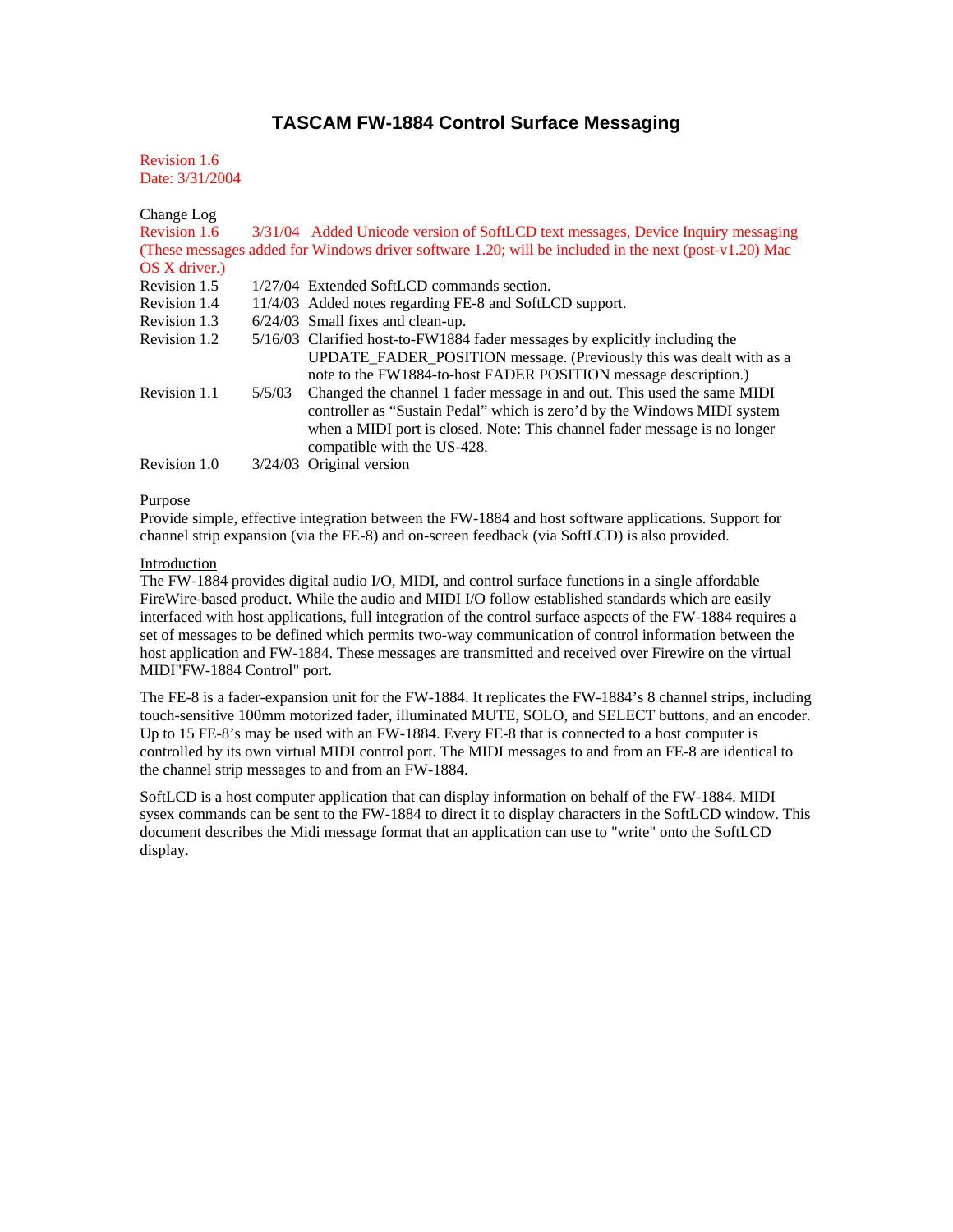### Functional Groups

The FW-1884's control surface is divided into several major functional groups. From left to right:

- a) Shortcut buttons and LED's
- b) Encoder-assignment buttons and LED's
- c) Channel-strip controls (faders, mutes, solos, encoders, etc)
- d) EQ buttons, continuous EQ and encoders, and associated status LED's
- e) Surface mode selection buttons and LED's
- f) MIDI routing buttons and LED
- g) Assignable function buttons, LED's
- h) Navigation arrow-keys, shuttle button, and data wheel
- i) Bank buttons and LED's
- j) Transport, nudge, marker, and locate buttons and LED's
- k) Miscellaneous buttons and LED's
- Note: Some of the buttons and LED's are not visible to the host computer and the associated applications running on the host. For example, the status of the "1394", "ADAT", "S/PDIF", and "CLOCK" LED's is controlled by firmware running on the FW-1884.

The buttons and LED's which have no visibility or relationship to the host computer are:

- 1. PFL button and LED
- 2. Surface mode buttons and LED's (COMPUTER, MIDI CTRL, MON MIX)
- 3. CLOCK button
- 4. CONTROL PANEL button and LED
- 5. MIDI ROUTE buttons and LED's
- 6. F7-F10 and the automation buttons and LED's when MIDI routing is active
- 7. DIG IN and CLOCK LED's (1394, CLOCK, ADAT, SPDIF)
- 8. When in MON MIX or MIDI CNTRL modes, the BANK-LEFT and BANK-RIGHT button, and associated LED's are controlled strictly by firmware, as are most other buttons and LED's, except for those in the bottom-right of the control surface (transport/locate buttons, NUDGE buttons, data wheel, SHUTTLE button).
- 9. Channel OVR and SIG LED's
- 10. Metering LED's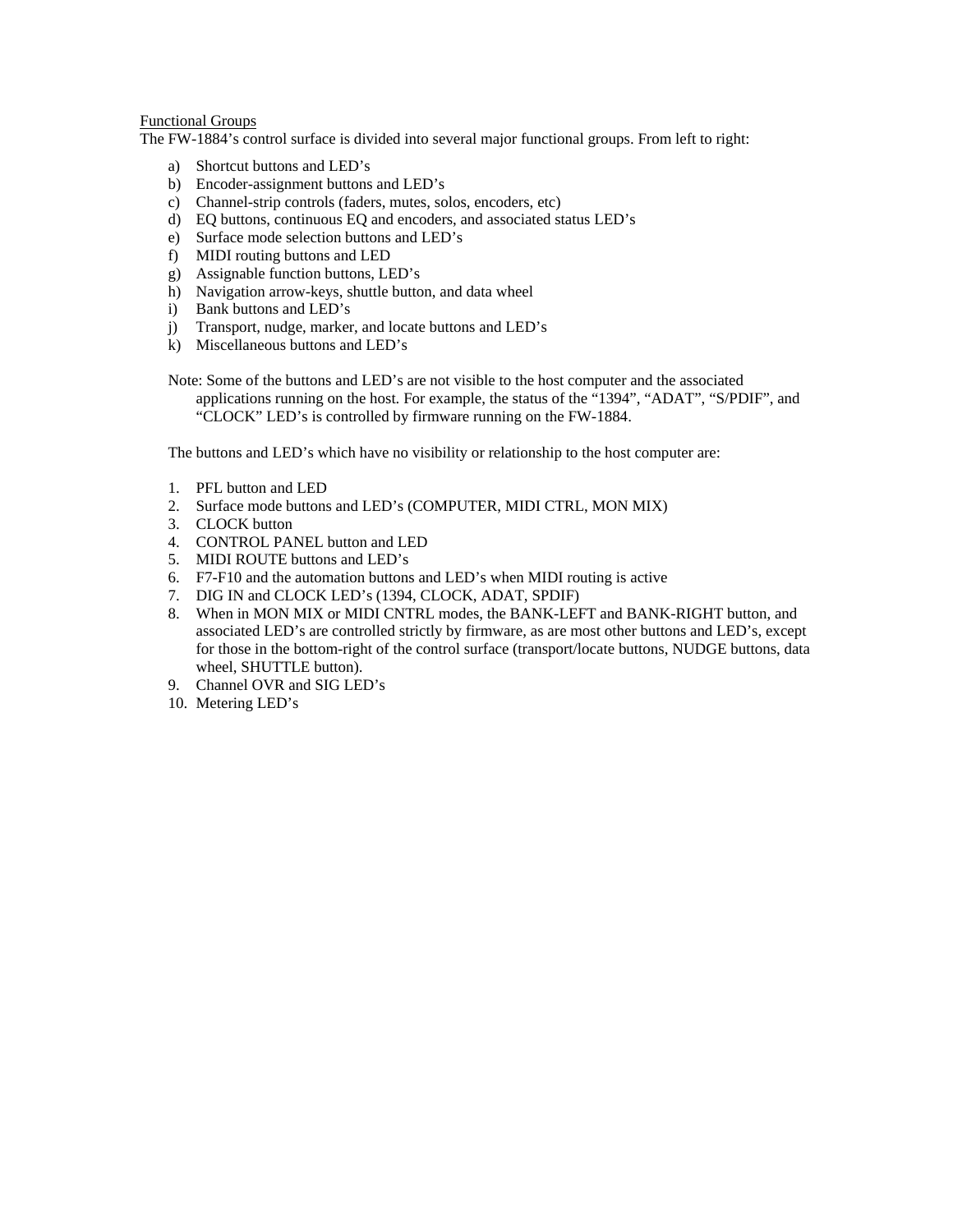# Communication model

Standard MIDI controller and sysex messages will be used to communicate between the host and FW-1884. In many cases, the commands transmitted by the FW-1884 in "native mode" are identical to those generated by the Tascam US-428 and/or the JL Cooper CS-10 controller. In general, it is desired that overall system "state information" be maintained by the host application, rather than in the FW-1884. As an example, here is how a change in transport state from STOP to PLAY might be communicated:

- 1. User presses PLAY button on FW-1884.
- 2. Play-button command is sent via Firewire to host application as MIDI .
- 3. Application receives Play message from the "FW-1884 Control" Midi input device.
- 4. Application switches to PLAY mode, just as if user had performed the operation with a mouseclick.
- 5. Application sends Transport Update message to "FW-1884 Control" Midi output device, which is sent via Firewire to the FW-1884.
- 6. FW-1884 interprets transport-update command, and responds by activating the PLAY LED.

In this example, the FW-1884 doesn't "know" the state of the transport. It has simply sent a command indicating the button-press, and responded to the transport-update command from the host by lighting the appropriate transport LED.

It is recommended that the following three buttons always be used as type-modifier buttons: SHIFT, CTRL, and REC. When any of these are held down, they can be used to modify the behavior of other button presses.

### Transport/Locate command set

The FW-1884 contains a set of standard transport buttons: REW, FFWD, STOP, PLAY, and RECORD. In addition, dedicated status LED's are used to communicate the current transport state to the user. The LED's indicate REW, FFWD, PLAY, and RECORD. (Note that there is no LED to indicate STOP.) Additionally, there are three locate buttons, which can be used to set and locate to markers established on the host application's timeline. SET is intended to be used as a SHIFT key, along with either the  $<$  or  $>$  button to drop a marker at the application's current time.

FW-1884 to Host Messages (transmitted at button transitions)

|    | 1. TRANSPORT REWIND |                          |                 |  |
|----|---------------------|--------------------------|-----------------|--|
|    | $a_{-}$             | Button-down:             | <b>BF</b> 13 7F |  |
|    |                     | b. Button-up:            | BF 1300         |  |
| 2. |                     | TRANSPORT_FFWD           |                 |  |
|    | $\mathcal{C}$       | Button-down:             | <b>BF 147F</b>  |  |
|    |                     | d. Button-up:            | BF 1400         |  |
| 3. |                     | TRANSPORT_STOP           |                 |  |
|    | $e_{\cdot}$         | Button-down:             | <b>BF 157F</b>  |  |
|    | f.                  | Button-up:               | BF 1500         |  |
| 4. |                     | TRANSPORT_PLAY           |                 |  |
|    | $g_{\rm{}}$         | Button-down:             | <b>BF</b> 167F  |  |
|    |                     | h. Button-up:            | BF 1600         |  |
| 5. |                     | <b>TRANSPORT RECORD</b>  |                 |  |
|    | i.                  | Button-down:             | <b>BF177F</b>   |  |
|    | b.                  | Button-up:               | BF 1700         |  |
| 6. |                     | LOCATE_LEFT (non CS-10)  |                 |  |
|    | j.                  | Button-down:             | BF 18 7F        |  |
|    | k.                  | Button-up:               | BF 1800         |  |
| 7. |                     | LOCATE_RIGHT (non CS-10) |                 |  |
|    |                     | 1. Button-down:          | BF 197F         |  |
|    |                     | m. Button-up:            | BF 1900         |  |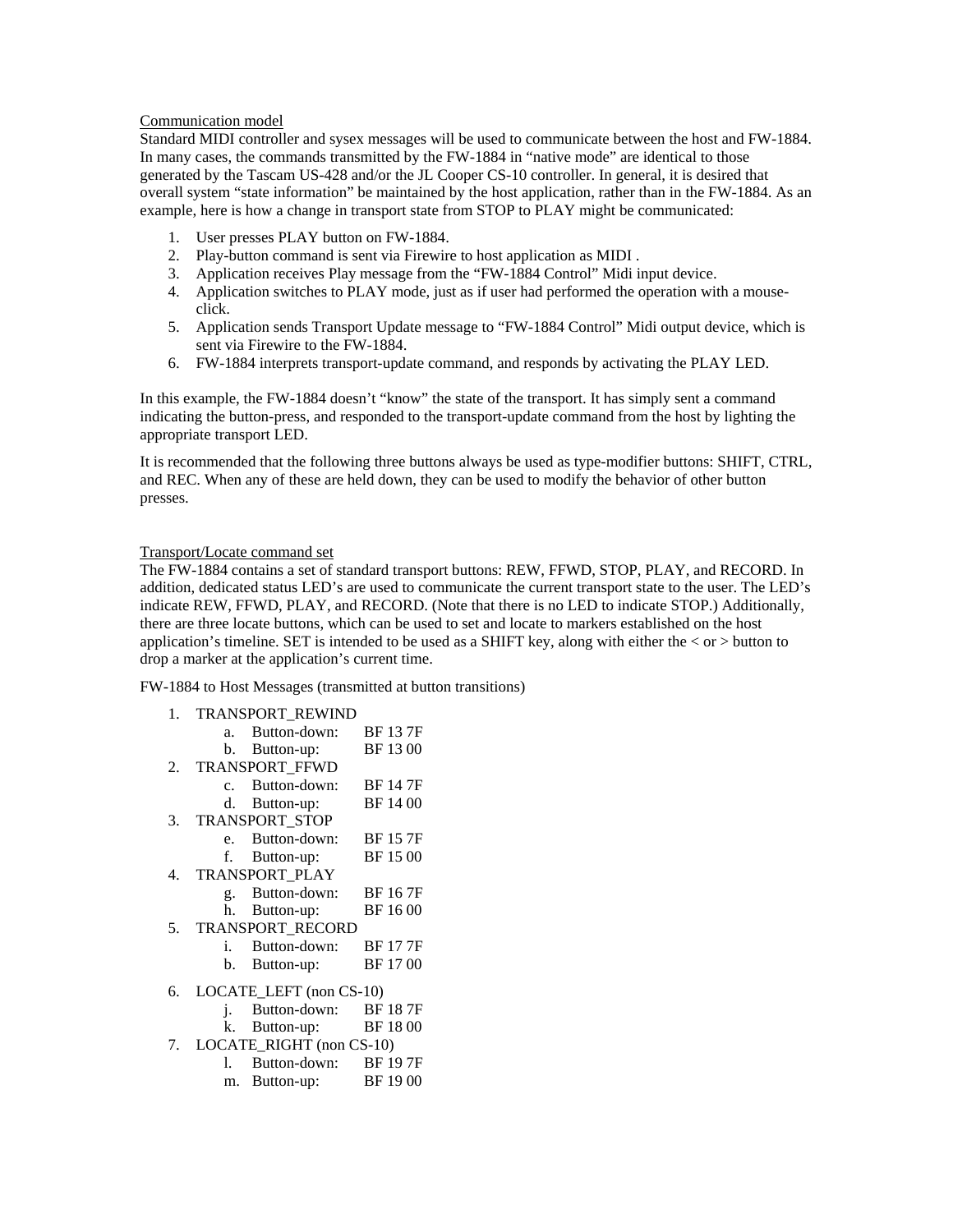| 8. | SET_LOCATE (non CS-10) |                             |                 |  |
|----|------------------------|-----------------------------|-----------------|--|
|    |                        | n. Button-down:             | <b>BF1A7F</b>   |  |
|    |                        | o. Button-up:               | <b>BF1A00</b>   |  |
| 9. |                        | PUNCH_IN (non CS-10)        |                 |  |
|    | p.                     | Button-down:                | <b>BF 1B 7F</b> |  |
|    |                        | q. Button-up:               | <b>BF1B00</b>   |  |
|    |                        | 10. PUNCH_OUT (non CS-10)   |                 |  |
|    | $r_{\rm{c}}$           | Button-down:                | <b>BF 1C 7F</b> |  |
|    | S.                     | Button-up:                  | <b>BF1C00</b>   |  |
|    |                        | 11. NUDGE_LEFT (non CS-10)  |                 |  |
|    | t.                     | Button-down:                | <b>BF 1D 7F</b> |  |
|    |                        | u. Button-up:               | <b>BF1D00</b>   |  |
|    |                        | 12. NUDGE RIGHT (non CS-10) |                 |  |
|    |                        | v. Button-down:             | <b>BF 1E 7F</b> |  |
|    |                        | w. Button-up:               | <b>BF1E00</b>   |  |
|    | 13. FOOTSWITCH         |                             |                 |  |
|    |                        | x. Switch-down:             | <b>BF 1F 7F</b> |  |
|    | y.                     | Switch-up:                  | <b>BF1F00</b>   |  |
|    |                        |                             |                 |  |

Host to FW-1884 Messages (transmitted when host transport-state changes)

# 1. UPDATE\_TRANSPORT\_LED:

| a. State is REWIND: | F0 4E < UNIT > 12 01 13 < STATE > F7               |
|---------------------|----------------------------------------------------|
| b. State is FFWD:   | $F0$ 4E $\lt$ UNIT $>$ 12 01 14 $\lt$ STATE $>$ F7 |
| c. State is STOP:   | $F0$ 4E $\lt$ UNIT > 12 01 15 $\lt$ STATE > F7     |
| d. State is PLAY:   | $F0$ 4E $\lt$ UNIT $>$ 12 01 16 $\lt$ STATE $>$ F7 |
| e. State is RECORD: | $F0$ 4E $\lt$ UNIT > 12 01 17 $\lt$ STATE > F7     |

Where:

<UNIT> is device ID. Should be transmitted as 0 for now.

 $\langle$ STATE $\rangle$  == 0 turns LED OFF

 $\langle$ STATE $\rangle$  == 7F turns LED ON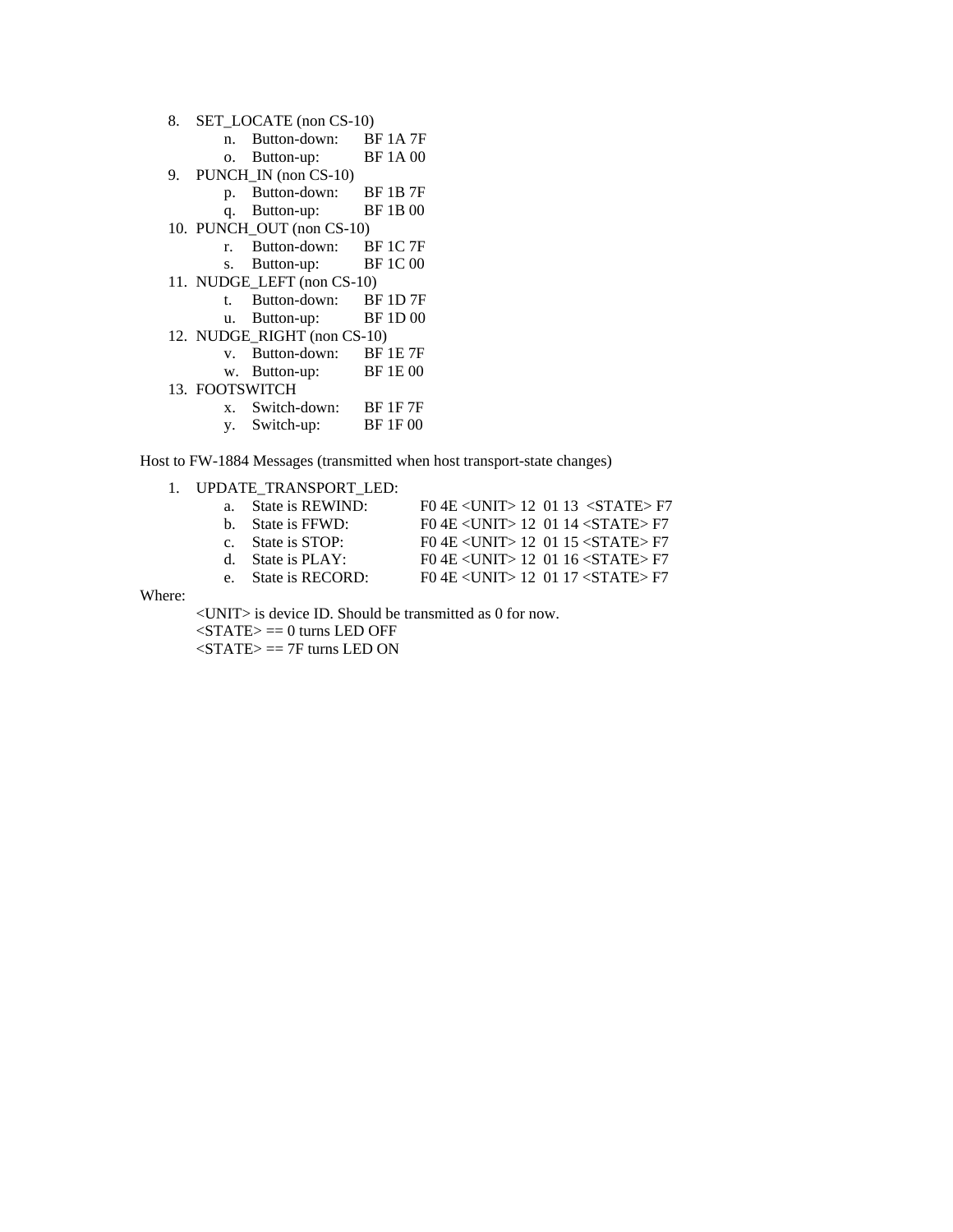# Per-channel Control command set

The FW-1884 and the FE-8 include a set of 8 channel-strip controls and LED's. Each channel-strip includes the following controls:

- a. Motorized fader with touch-sensor for gain control
- b. Mute button and LED
- c. Solo button and LED
- d. Select button and LED
- e. Record-enable LED
- f. Pan/aux encoder

Note: The per-channel SIG, OVR LED's are under FW-1884 firmware control, and do not have associated host control messages.

### *FW-1884/FE-8 to Host Commands*

|         | FADER_POSITION:                  | $BF$ 4x vv 5x ww | $x = [F, 1, 2, 3, 4, 5, 6, 7]$ , (channel, except<br>for the first channel which is mapped to "F")<br>$vv = [07F]$ (7 MSB's)<br>$ww = [00, 10, 20, 30, 40, 50, 60, or 70]$<br>(3 LSB's of fader ADC shift left) |
|---------|----------------------------------|------------------|-----------------------------------------------------------------------------------------------------------------------------------------------------------------------------------------------------------------|
| $2_{1}$ | FADER_TOUCH:                     |                  |                                                                                                                                                                                                                 |
|         | Fader touched<br>f               | BF 7x 7F         | $x=[08]$ , 07 for track faders, 8 for master fader                                                                                                                                                              |
|         | Fader released<br>g <sub>z</sub> | BF 7x 00         |                                                                                                                                                                                                                 |
| $3_{-}$ | MUTE SWITCH:                     |                  |                                                                                                                                                                                                                 |
|         | Button-down:<br>a <sub>z</sub>   | BF 0x 7F         |                                                                                                                                                                                                                 |
|         | b.<br>Button-up:                 | BF 0x 00         | $x=[07]$                                                                                                                                                                                                        |
| 4.      | <b>SOLO SWITCH</b>               |                  |                                                                                                                                                                                                                 |
|         | Button-down:<br>$a_{-}$          | $BF$ 0x 7 $F$    | $x=[8 F]$                                                                                                                                                                                                       |
|         | Button-up:<br>$\mathbf{b}$ .     | BF 0x 00         |                                                                                                                                                                                                                 |
| 5.      | SELECT_SWITCH:                   |                  |                                                                                                                                                                                                                 |
|         | Button-down:<br>$h_{\cdot}$      | BF 2x 7F         |                                                                                                                                                                                                                 |
|         | Button-up:<br>i.                 | BF 2x 00         | $x=[07]$                                                                                                                                                                                                        |
| 6.      | PAN_ENCODER                      | BF 6x vv         | $x=[8F]$ , $vv = 2$ 's complement using 7 data bits                                                                                                                                                             |
| 7.      | <b>REC SWITCH:</b>               |                  |                                                                                                                                                                                                                 |
|         | Button-down:<br>1.               | <b>BF 29 7F</b>  |                                                                                                                                                                                                                 |
|         | k.<br>Button-up:                 | BF 29 00         |                                                                                                                                                                                                                 |
|         |                                  |                  |                                                                                                                                                                                                                 |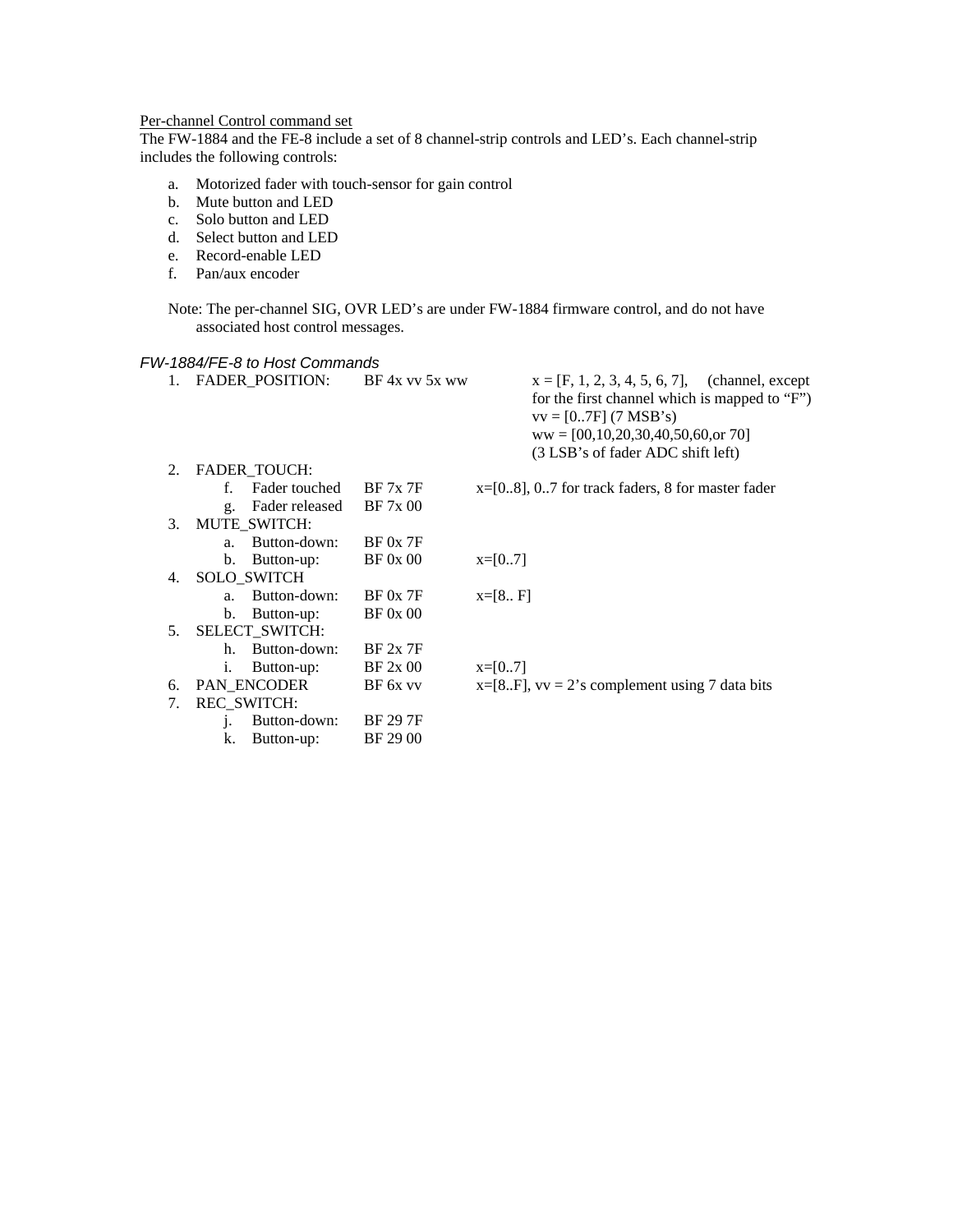### *Host to FW-1884/FE-8 Messages*

Note: In these messages, <STRIP #> is a number in the range [0..7], corresponding to the channel-strip #, and <STATE> is either 0x00 (LED OFF) or 0x7F (LED ON) . Transmit <UNIT> as 0 for now.

| 1. UPDATE MUTE LED: | FO 4E <unit> 12 02 <strip #=""> <state> F7</state></strip></unit> |
|---------------------|-------------------------------------------------------------------|
| 2. UPDATE SEL LED:  | FO 4E <unit> 12 03 <strip #=""> <state> F7</state></strip></unit> |
| 3. UPDATE REC LED:  | FO 4E <unit> 12 04 <strip #=""> <state> F7</state></strip></unit> |

// Note: following message forces FW-1884 to send current fader position messages to host // via the FW-1884 Control Port

| 4. DUMP FADER POS:                                       | $F0$ 4E $\lt$ UNIT $>$ 12 10 F7                                             |
|----------------------------------------------------------|-----------------------------------------------------------------------------|
| 5. UPDATE SOLO LED                                       | FO 4E <unit> 12 13 <strip <math="">\#&gt; <state> F7</state></strip></unit> |
| 6. CLEAR ALL LEDS                                        | $F0$ 4E $<$ UNIT $>$ 12 16 F7                                               |
| 7. ZERO CHANNEL FADERS F0 4E $\langle$ UNIT $>$ 12 17 F7 |                                                                             |

8. UPDATE\_FADER\_POSITION: BF 4x vv 5x ww  $x = [F, 1, 2, 3, 4, 5, 6, 7]$ , (channel, except

for the first channel which is mapped to "F")  $vv = [0..7F]$  (7 MSB's) ww = [00,10,20,30,40,50,60,or 70] (3 LSB's of fader ADC shift left)

NOTE: To move the fader from the host computer, the above messages are transmitted by the host application. They will be interpreted in the driver, which will send the appropriate 10-bit values to the FW-1884 and move the fader. To minimize fader noise, the MS and LS parts of the fader position should be sent in quick succession.

#### Bank-Switching Command Set

The FW-1884 has two buttons that allow the user to select the bank of application channels that is addressed by the eight channel-strips. For example, an application with 32 virtual tracks would define 4 banks of eight channel strips each. The Bank-L and Bank-R buttons let the user quickly shift the control surface to address any bank of eight channels. There are two LED's adjacent to the Bank-L and Bank-R buttons, which indicate that pressing the button will cause the application software to switch to the next lower or higher bank, respectively. It is OFF when there are no further virtual fader banks available in that direction.

#### FW-1884 to Host Commands

| 1. BANK_LEFT:             |                                                         |
|---------------------------|---------------------------------------------------------|
| a. Button-down:           | <b>BF</b> 10 7F                                         |
| b. Button-up:             | BF 10 00                                                |
| 2. BANK_RIGHT:            |                                                         |
| Button-down:<br>a.        | <b>BF</b> 117F                                          |
| Button-up:<br>b.          | BF 11 00                                                |
| Host to FW-1884 Messages: |                                                         |
| 1. UPDATE_BANK_LEFT_LED:  | $F0$ 4E $\langle$ UNIT $>$ 12 07 $\langle$ STATE $>$ F7 |
| 2. UPDATE_BANK_RIGHT_LED: | $F0$ 4E $\langle$ UNIT $>$ 12 08 $\langle$ STATE $>$ F7 |
| 3. UPDATE BANK 2 LED:     | $F0$ 4E $\langle$ UNIT $>$ 12 14 $\langle$ STATE $>$ F7 |
| 4. UPDATE_BANK_3 LED:     | F0 4E <unit> 12 15 <state> F7</state></unit>            |

where <STATE> is either 0x00 (LED OFF) or 0x7F (LED ON) <UNIT> is device ID. Should be transmitted as 0 for now.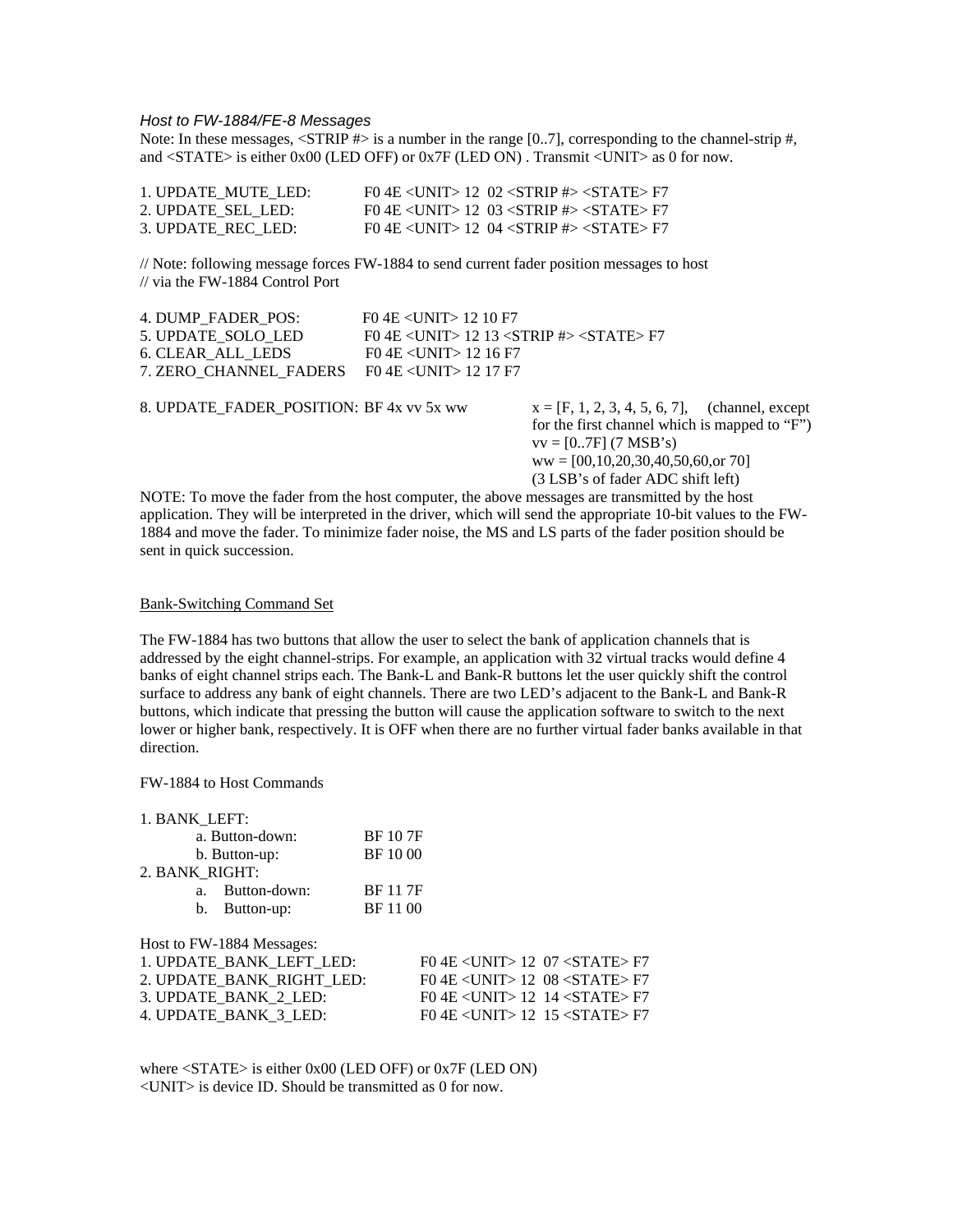### EQ Knobs and Band Selection Command Set

Three continuous-turn rotary encoders allow the user to set the Gain, Frequency, and Bandwidth of a band of parametric EQ. The controller numbers used are the same as the JL Cooper CS-10, however instead of an absolute 0..7F value, the increment/decrement of the encoder is transmitted. The application must understand when the logical limit of the EQ control has been reached, and provide on-screen feedback to let the user know that he is at the minimum or maximum setting for the control. This prevents "wrapping" and discontinuous changes in the values of the parameters being sent. A pan encoder knob is also defined; its operation is similar to the EQ encoders.

FW-1884 To Host Commands:

| 1. |                | SELECT_EQ_HI        |                                             |
|----|----------------|---------------------|---------------------------------------------|
|    | $a_{-}$        | Button-down:        | <b>BF 2C 7F</b>                             |
|    | b.             | Button-up:          | <b>BF 2C 00</b>                             |
| 2. |                | SELECT_EQ_HIMID     |                                             |
|    | $\mathbf{c}$ . | Button-down:        | <b>BF 2D 7F</b>                             |
|    | d.             | Button-up:          | <b>BF 2D 00</b>                             |
| 3. |                | SELECT_EQ_LOMID     |                                             |
|    | $e_{-}$        | Button-down:        | <b>BF 2E 7F</b>                             |
|    | f.             | Button-up:          | <b>BF 2E 00</b>                             |
| 4. |                | SELECT_EQ_LO        |                                             |
|    | g.             | Button-down:        | <b>BF 2F 7F</b>                             |
|    | h.             | Button-up:          | <b>BF 2F 00</b>                             |
| 5. |                | EQ_GAIN_CHANGE:     |                                             |
|    | i.             | BF 48 vv,           | $vv = 2$ 's complement using 7 data bits    |
| 6. |                | EQ_FREQ_CHANGE      |                                             |
|    | j.             | BF 49 vv,           | $vv = 2$ 's complement using 7 data bits    |
|    |                |                     |                                             |
| 7. |                | EQ_BW_CHANGE        |                                             |
|    | k.             | BF 4A vv.           | $vv = 2$ 's complement using 7 data bits    |
| 8. |                | <b>MASTER_FADER</b> |                                             |
|    | 1.             | $BF$ 4B vv 5B ww.   | $vv = [07F]$ (7 MSB's)                      |
|    |                |                     | $ww = [00, 10, 20, 30, 40, 50, 60, 60, 70]$ |
|    |                |                     | (3 LSB's of fader ADC shift left)           |

| Host to FW-1884 Messages: |                                                             |
|---------------------------|-------------------------------------------------------------|
| 1. UPDATE EO HI LED:      | $F0$ 4E $\langle$ UNIT $>$ 12 09 $\langle$ STATE $>$ F7     |
| 2. UPDATE EO HIMID LED:   | $F0$ 4E <unit> 12 0A <state> <math>F7</math></state></unit> |
| 3. UPDATE EO LOMID LED:   | $F0$ 4E <unit> 12 OB <state> <math>F7</math></state></unit> |
| 4. UPDATE_EQ_LO_LED:      | FO 4E $\langle$ UNIT $>$ 12 OC $\langle$ STATE $>$ F7       |
|                           |                                                             |

where <STATE> is either 0x00 (LED OFF) or 0x7F (LED ON) <UNIT> is device ID. Should be transmitted as 0 for now.

#### Function and Automation buttons, LED's, and continuous data wheel

Above the datawheel are eight buttons. The top four are function buttons F7-F10. These are mappable to any DAW function. Below them are four buttons that are normally for automation, but can also be mapped. Below these are arrow buttons and an illuminated shuttle button next to the datawheel.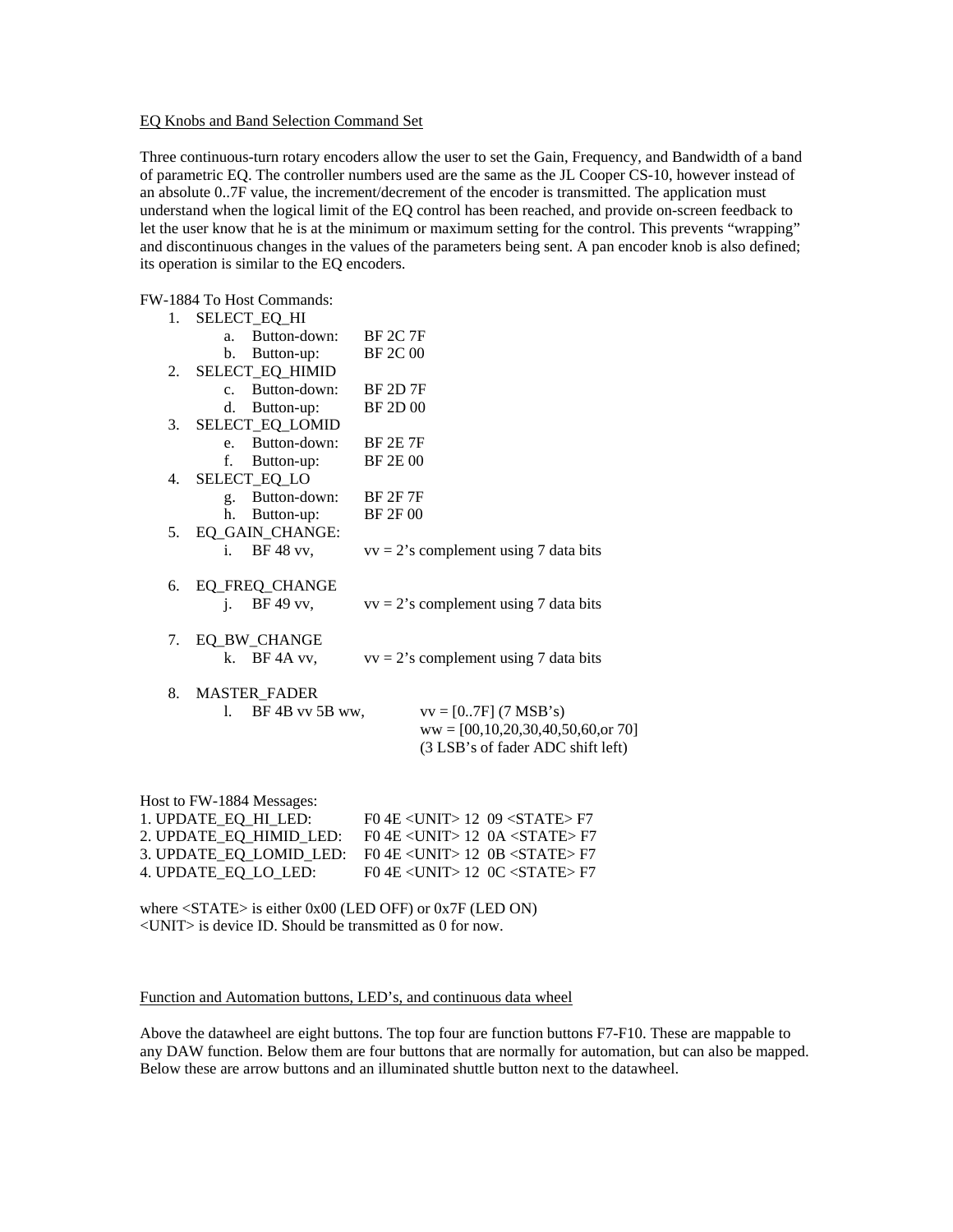# FW-1884 to Host Commands:

| 1. | F7             |                               |                 |
|----|----------------|-------------------------------|-----------------|
|    |                | a. Button-down:               | <b>BF 35 7F</b> |
|    |                | b. Button-up:                 | BF 35 00        |
| 2. | F <sub>8</sub> |                               |                 |
|    |                | a. Button-down:               | <b>BF 36 7F</b> |
|    |                | b. Button-up:                 | BF 3600         |
| 3. | F <sub>9</sub> |                               |                 |
|    |                | a. Button-down:               | <b>BF 37 7F</b> |
|    |                | b. Button-up:                 | BF 3700         |
| 4. | F10            |                               |                 |
|    |                | a. Button-down:               | <b>BF 38 7F</b> |
|    |                | b. Button-up:                 | BF 38 00        |
| 5. | <b>READ</b>    |                               |                 |
|    |                | a. Button-down:               | <b>BF 39 7F</b> |
|    |                | b. Button-up:                 | BF 3900         |
| 6. | <b>WRT</b>     | a. Button-down:               | BF 3A 7F        |
|    |                | b. Button-up:                 | <b>BF 3A 00</b> |
| 7. | <b>TCH</b>     |                               |                 |
|    |                | a. Button-down:               | <b>BF 3B 7F</b> |
|    |                | b. Button-up:                 | <b>BF 3B 00</b> |
| 8. | <b>LATCH</b>   |                               |                 |
|    |                | a. Button-down: BF 3C 7F      |                 |
|    |                | b. Button-up:                 | <b>BF 3C 00</b> |
| 9. |                | SHUTTLE SWITCH                |                 |
|    |                | a. Button-down:               | <b>BF 7B 7F</b> |
|    | b.             | Button-up:                    | <b>BF7B00</b>   |
|    | 10. ARROW UP   |                               |                 |
|    | $c_{\rm}$      | Button-down: BF 7C 7F         |                 |
|    |                | d. Button-up:                 | <b>BF7C00</b>   |
|    |                | 11. ARROW_DOWN                |                 |
|    | e.             | Button-down:                  | <b>BF 7D 7F</b> |
|    | f.             | Button-up:                    | <b>BF7D00</b>   |
|    |                | 12. ARROW_LEFT                | <b>BF 7E 7F</b> |
|    | $g_{\rm A}$    | Button-down:<br>h. Button-up: | <b>BF7E00</b>   |
|    |                |                               |                 |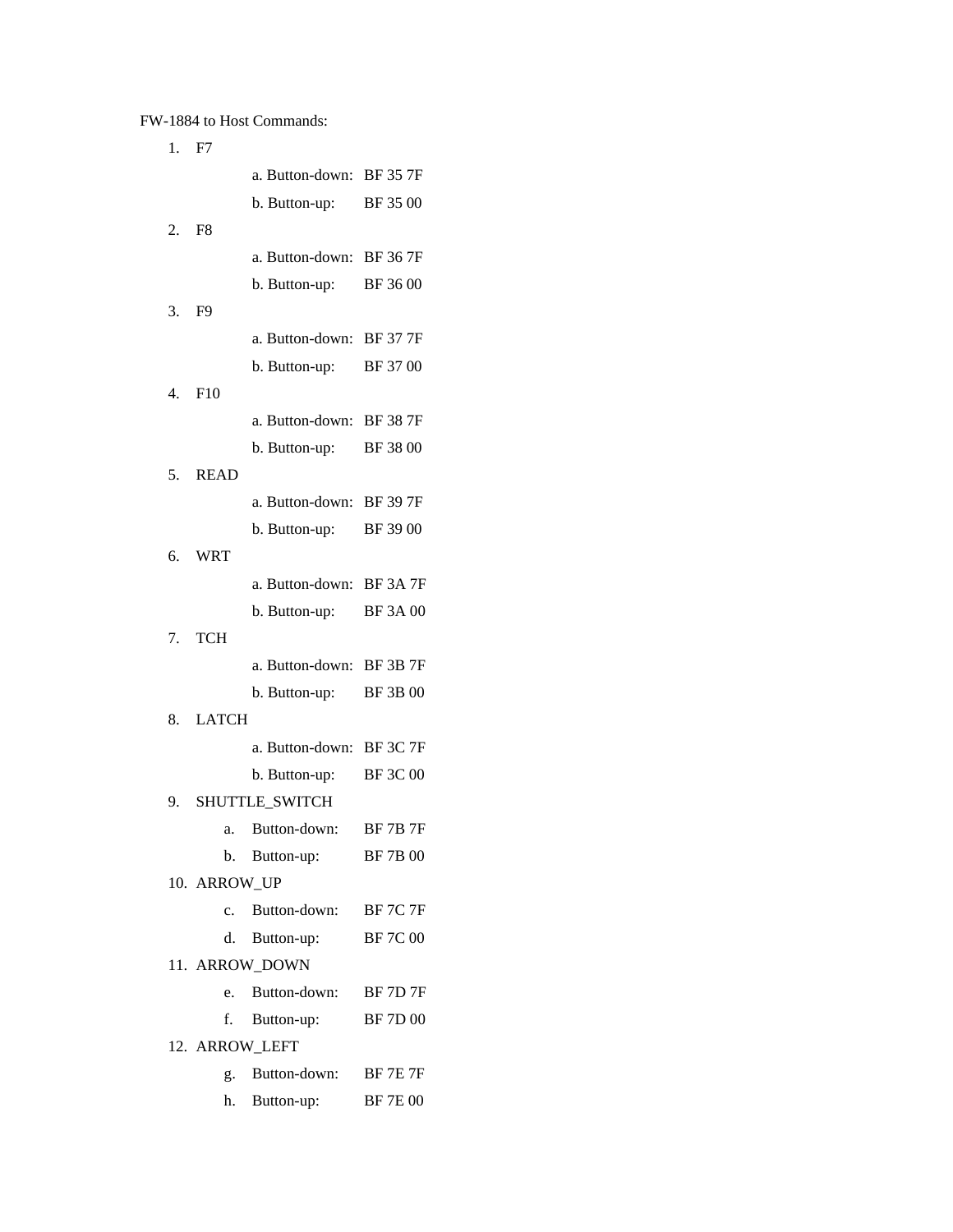#### 13. ARROW\_RIGHT

j. Button-up: BF 7F 00

14. DATA\_WHEEL (identical to JL Cooper CS-10)

a. BF 60 vv,  $vv = 2$ 's complement using 7 data bits

Host to FW-1884 Messages:

| 1. UPDATE FN LED:      | $F0$ 4E $\langle$ UNIT $> 12$ 0E $\langle$ FN # $>$ $\langle$ STATE $>$ F7 |
|------------------------|----------------------------------------------------------------------------|
| 2. UPDATE AUTO LED:    | FO 4E <unit> 12 OE <auto <math="">\#&gt; <state> F7</state></auto></unit>  |
| 3. UPDATE SHUTTLE LED: | $F0$ 4E <unit> 12 OE 7C <state> F7</state></unit>                          |

where

 $\langle$ FN # $>$  is in the range [0...3] corresponding to LED's [F7...F10] <AUTO #> is in the range [4...7] corresponding to LED's READ, WRT, TCH, and LATCH <UNIT> Transmit as 0 for now. <STATE> is either 0x00 (LED OFF) or 0x7F (LED ON)

#### Editing/Shortcut buttons

These buttons in the lower left are shortcuts for editing and other functions. They all have default labels. While any can be remapped to other functions, it is highly recommended that EDIT\_SHIFT and EDIT\_CTRL be used as modifier keys.

FW-1884 to Host Commands:

1. EDIT\_SAVE\_F1

a. Button-down: BE 01 7F

b. Button-up: BE 01 00

2. EDIT\_REVERT\_F2

a. Button-down: BE 02 7F

b. Button-up: BE 02 00

- 3. EDIT\_ALL\_SAFE\_F3
	- a. Button-down: BE 03 7F
	- b. Button-up: BE 03 00
- 4. EDIT\_CLR\_SOLO\_F4
	- a. Button-down: BE 04 7F
	- b. Button-up: BE 04 00
- 5. EDIT\_MARKER\_F5

a. Button-down: BE 05 7F

- b. Button-up: BE 05 00
- 6. EDIT\_LOOP\_F6
	- a. Button-down: BE 06 7F
	- b. Button-up: BE 06 00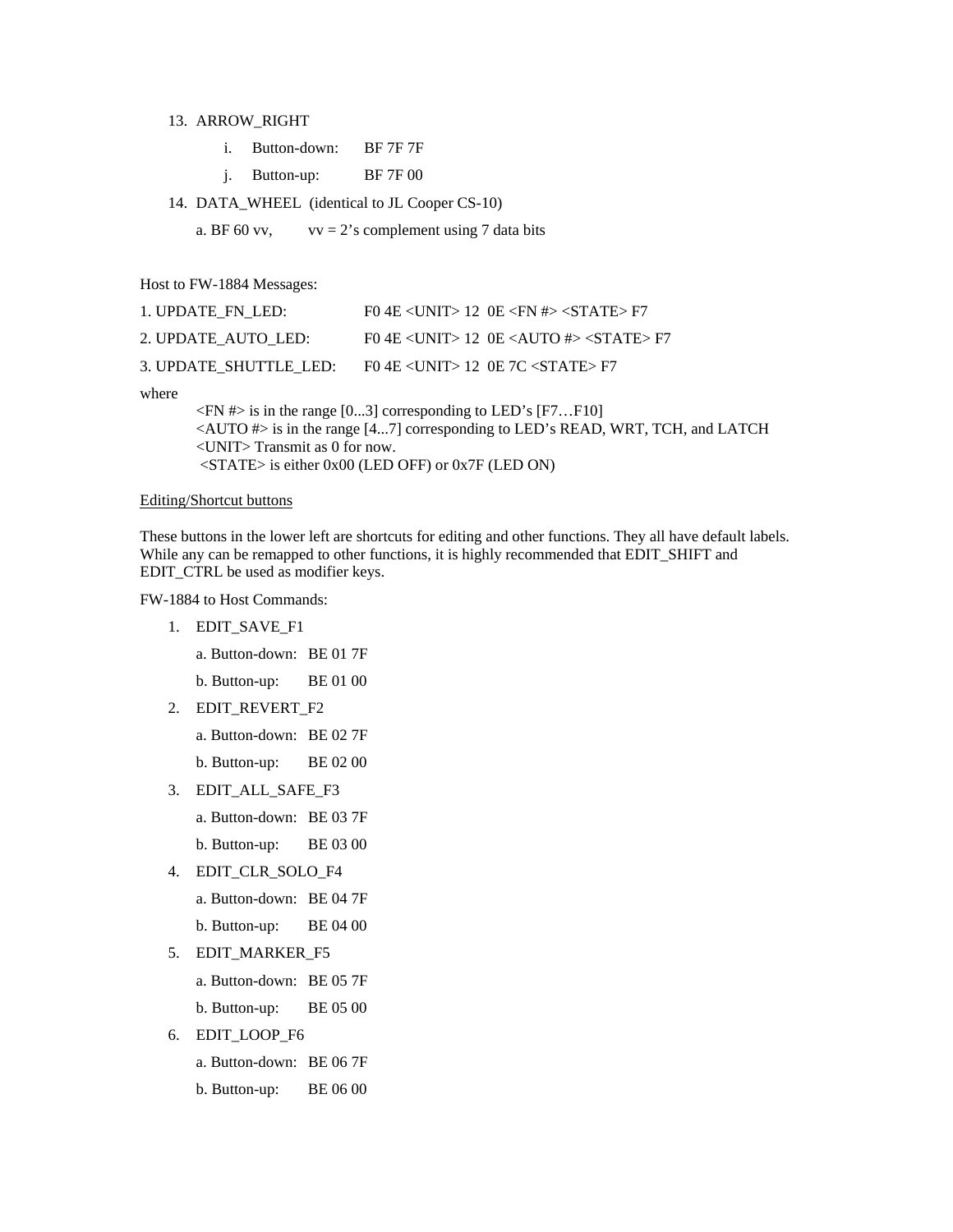7. EDIT\_CUT

- a. Button-down: BE 07 7F
- b. Button-up: BE 07 00
- 8. EDIT\_DEL
	- a. Button-down: BE 08 7F
	- b. Button-up: BE 08 00
- 9. EDIT\_COPY
	- a. Button-down: BE 09 7F
	- b. Button-up: BE 09 00
- 10. EDIT\_PASTE
	- a. Button-down: BE 0A 7F
	- b. Button-up: BE 0A 00
- 11. EDIT\_ALT\_CMD
	- a. Button-down: BE 0B 7F
	- b. Button-up: BE 0B 00
- 12. EDIT\_UNDO
	- a. Button-down: BE 0C 7F
	- b. Button-up: BE 0C 00
- 13. EDIT\_SHIFT
	- a. Button-down: BE 0D 7F
	- b. Button-up: BE 0D 00
- 14. EDIT\_CTRL
	- a. Button-down: BE 0E 7F
	- b. Button-up: BE 0E 00

Host to FW-1884 Messages:

```
1. UPDATE_EDIT_LED: F0 4E <UNIT> 12 10 <EDIT BUTTON #> <STATE> F7
```
where:

 $\leq$ EDIT BUTTON  $\neq$  is in the range [01...0E] corresponding to edit buttons with the identical button codes <UNIT> Transmit as 0 for now.

<STATE> is either 0x00 (LED OFF) or 0x7F (LED ON)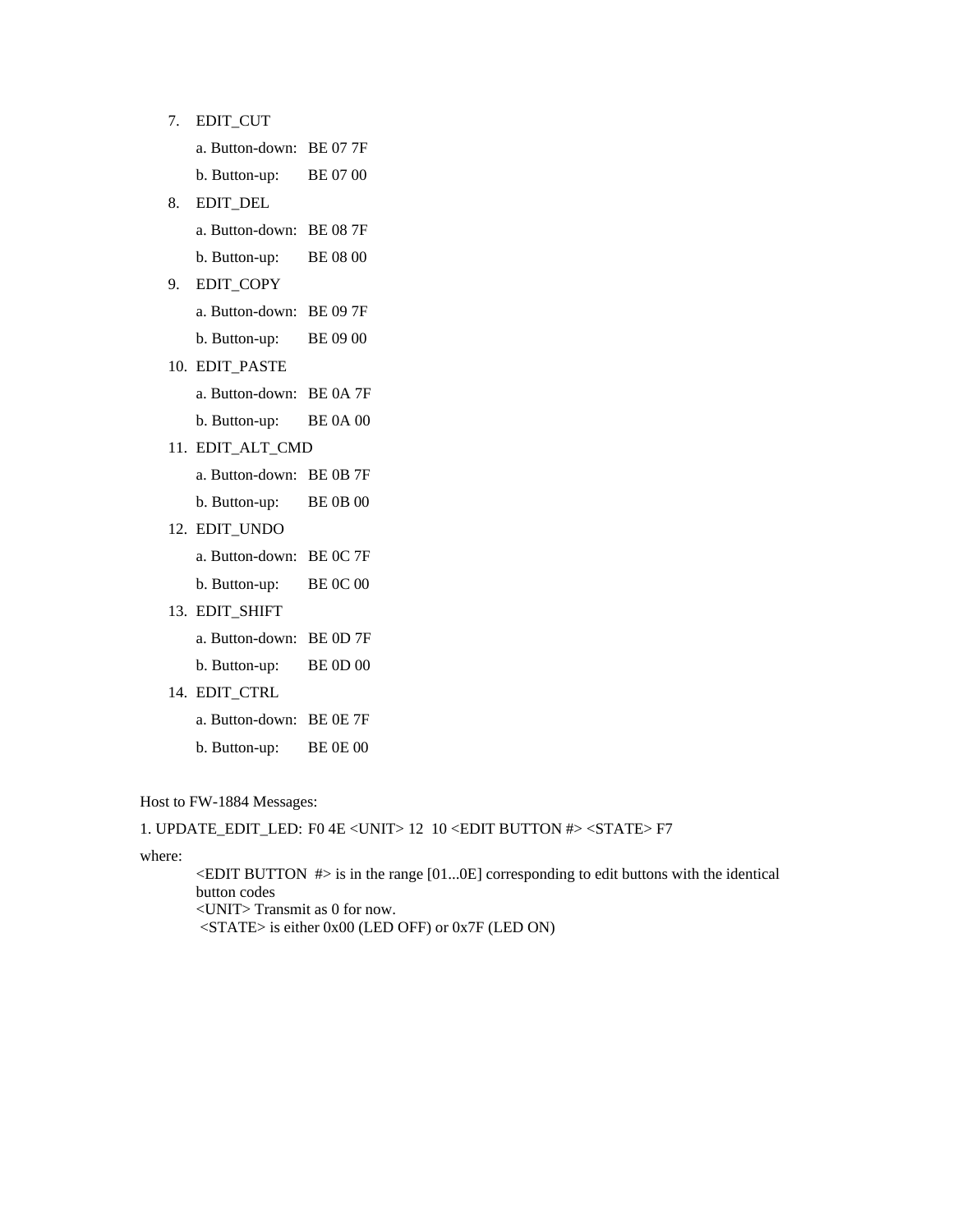### *FW-1884 to Host Commands:*

- 1. ASSIGN\_FLIP
	- a. Button-down: BE 10 7F
	- b. Button-up: BE 10 00
- 2. ASSIGN\_PAN
	- a. Button-down: BE 11 7F
	- b. Button-up: BE 11 00
- 3. ASSIGN\_AUX1
	- a. Button-down: BE 12 7F
	- b. Button-up: BE 12 00
- 4. ASSIGN\_AUX2
	- a. Button-down: BE 13 7F
	- b. Button-up: BE 13 00
- 5. ASSIGN\_AUX3
	- a. Button-down: BE 14 7F
	- b. Button-up: BE 14 00
- 6. ASSIGN\_AUX4
	- a. Button-down: BE 15 7F
	- b. Button-up: BE 15 00
- 7. ASSIGN\_AUX5
	- a. Button-down: BE 16 7F
	- b. Button-up: BE 16 00
- 8. ASSIGN\_AUX6
	- a. Button-down: BE 17 7F
	- b. Button-up: BE 17 00
- 9. ASSIGN\_AUX7
	- a. Button-down: BE 18 7F
	- b. Button-up: BE 18 00
- 10. ASSIGN\_AUX8
	- a. Button-down: BE 19 7F
	- b. Button-up: BE 19 00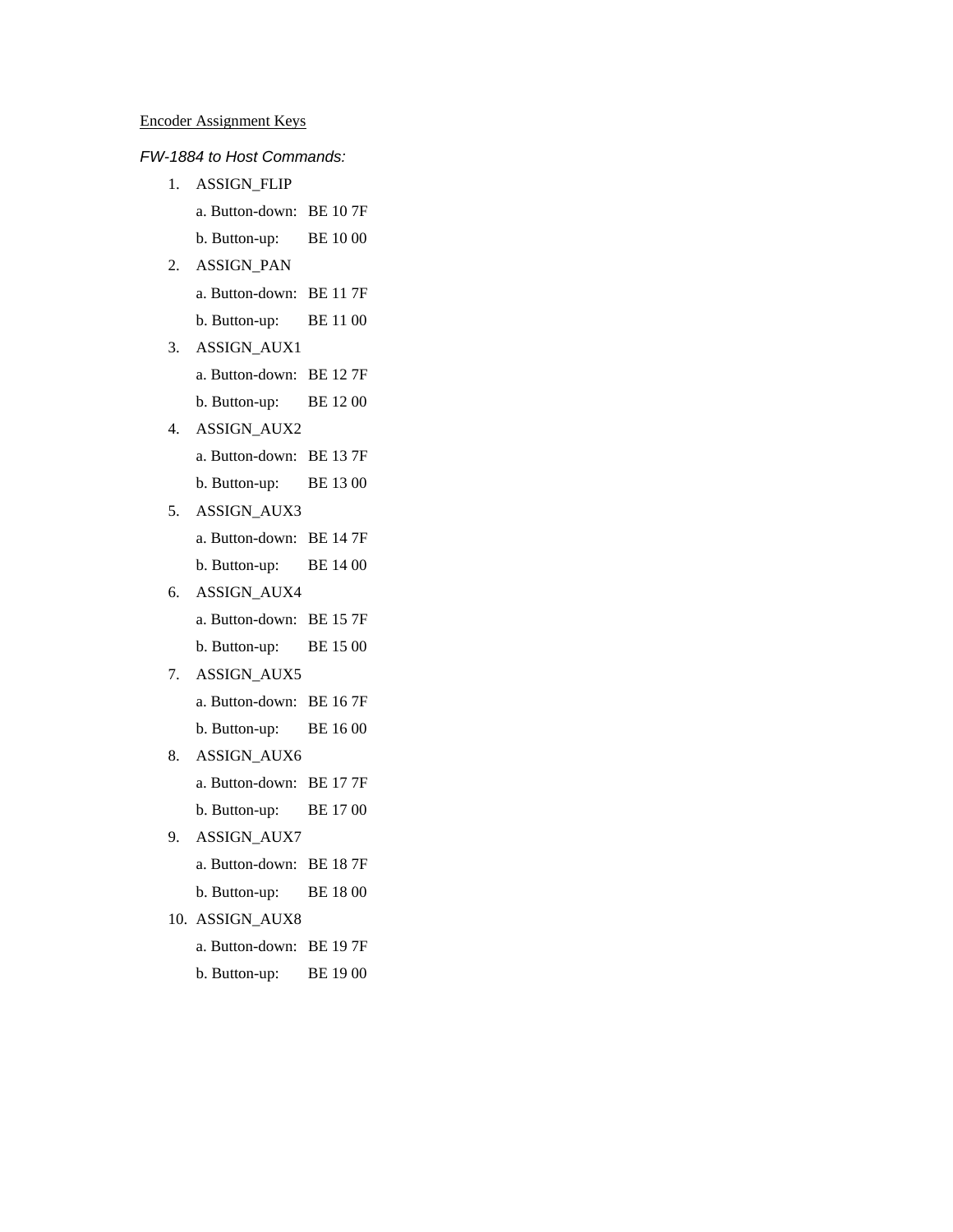### *Host to FW-1884 Messages:*

1. UPDATE\_ENCODER\_ASSIGN\_LED: F0 4E <UNIT> 12 11 <ASSIGN BUTTON #> <STATE> F7

where:

 $\leq$ ASSIGN BUTTON #> is in the range [10...19] corresponding to encoder-assignment buttons with the identical button codes <UNIT> Transmit as 0 for now.  $\langle$ STATE> is either 0x00 (LED OFF) or 0x7F (LED ON)

### **SoftLCD Commands**

SoftLCD is a host computer application that can display information in a window on the host computer on behalf of the FW-1884. The SoftLCD window displays two lines of 55 characters. If the SoftLCD application is running, then sysex MIDI messages can be sent to the FW-1884 MIDI control port that will make characters display in the SoftLCD window. The SoftLCD sysex command provides a string of ASCII characters and a starting position for that string in the SoftLCD window. The sysex command is:

SoftLCD Text

F0 4E <UNIT> 12 05 <OFFSET> <C1> <C2> … F7

where:

| $<$ UNIT $>$      | transmit as 00 for now                                                         |
|-------------------|--------------------------------------------------------------------------------|
| $\langle$ OFFSET> | position of character C1 in the SoftLCD window                                 |
|                   | $[0036]$ for the top line, $[386E]$ for the bottom line                        |
|                   | Note: an OFFSET of 7F is a special value, used below.                          |
|                   | $\langle C1\rangle$ , $\langle C2\rangle$ ASCII character data to be displayed |

When one or more FE-8 expansion units are used with an FW-1884, the current version of SoftLCD will only display the text information from one of the devices. A sysex message can be send to tell SoftLCD which set of messages to display (e.g. from the FW-1884, or from FE-8 #1, or from FE-8 #2, etc.). The SoftLCD application is responsible for caching the text to be displayed from each of the control devices.

The following command can be sent to tell SoftLCD to display text from the associated control device. For example, pressing a SEL button on an FE-8 that does not have a selected channel strip might select that channel strip and send this message.

Display SoftLCD Text From This Device F0 4E <UNIT> 12 05 7F F7